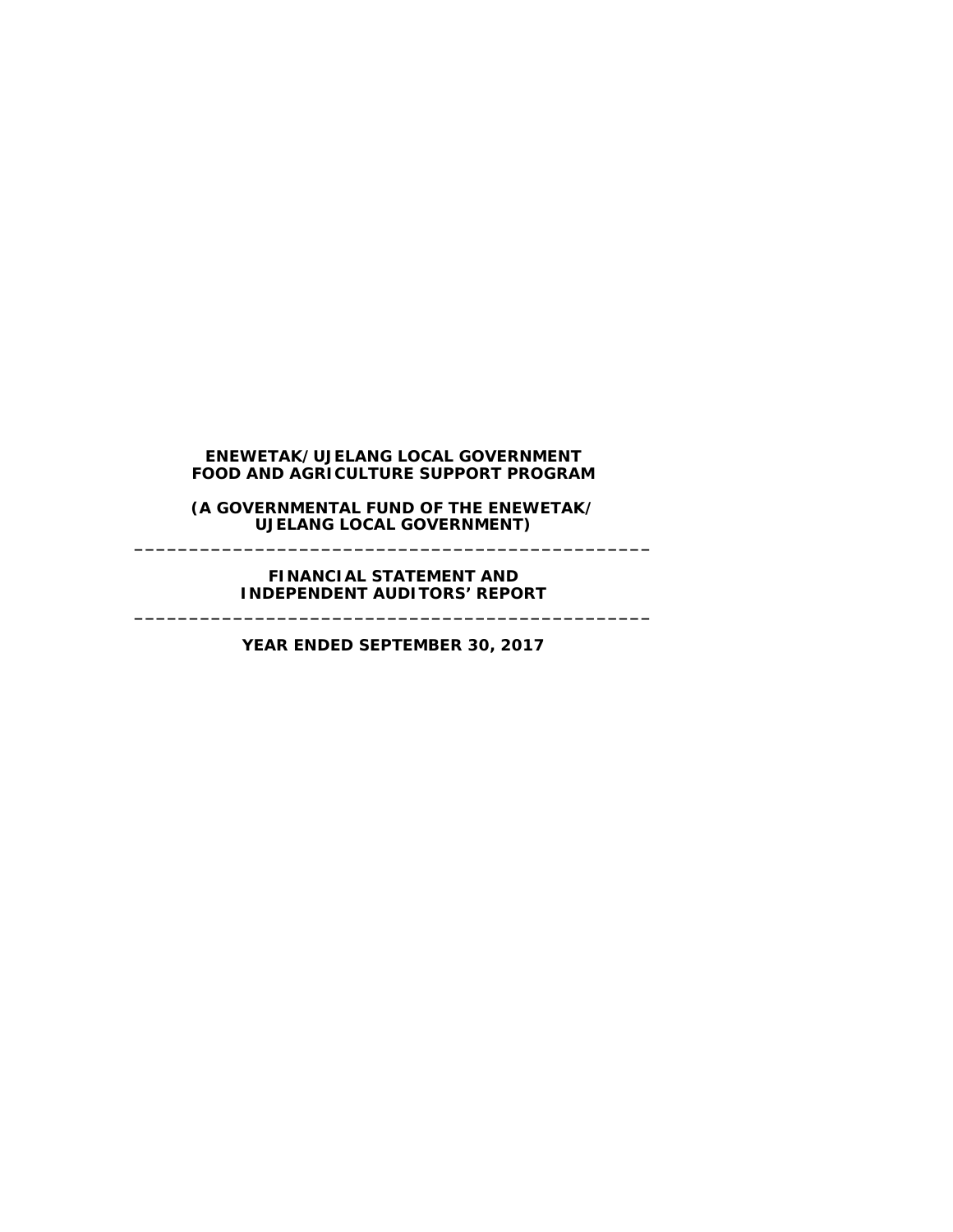Year Ended September 30, 2017 Table of Contents

|      |                                                                                                                                                                                                                             | Page No. |
|------|-----------------------------------------------------------------------------------------------------------------------------------------------------------------------------------------------------------------------------|----------|
| Ι.   | INDEPENDENT AUDITORS' REPORT                                                                                                                                                                                                | 1        |
| П.   | <b>FINANCIAL STATEMENT:</b>                                                                                                                                                                                                 |          |
|      | Statement of Revenues, Expenditures and Change in Fund Balance                                                                                                                                                              | 3        |
|      | Notes to Financial Statement                                                                                                                                                                                                | 4        |
| III. | INDEPENDENT AUDITORS' REPORTS ON COMPLIANCE WITH<br>LAWS AND REGULATIONS                                                                                                                                                    |          |
|      | Independent Auditors' Report on Internal Control Over Financial<br>Reporting and on Compliance and Other Matters Based on an<br>Audit of Financial Statements Performed in Accordance With<br>Government Auditing Standards | 6        |
|      | Independent Auditors' Report on Compliance For Each Major<br>Federal Program; Report on Internal Control Over Compliance;<br>and Report on Schedule of Expenditures of Federal Awards<br>Required by the Uniform Guidance   | 8        |
|      | Schedule of Expenditures of Federal Awards                                                                                                                                                                                  | 10       |
|      | Notes to Schedule of Expenditures of Federal Awards                                                                                                                                                                         | 11       |
|      | Schedule of Findings and Questioned Costs                                                                                                                                                                                   | 12       |
|      | Summary Schedule of Prior Audit Findings and Questioned<br>Costs                                                                                                                                                            | 13       |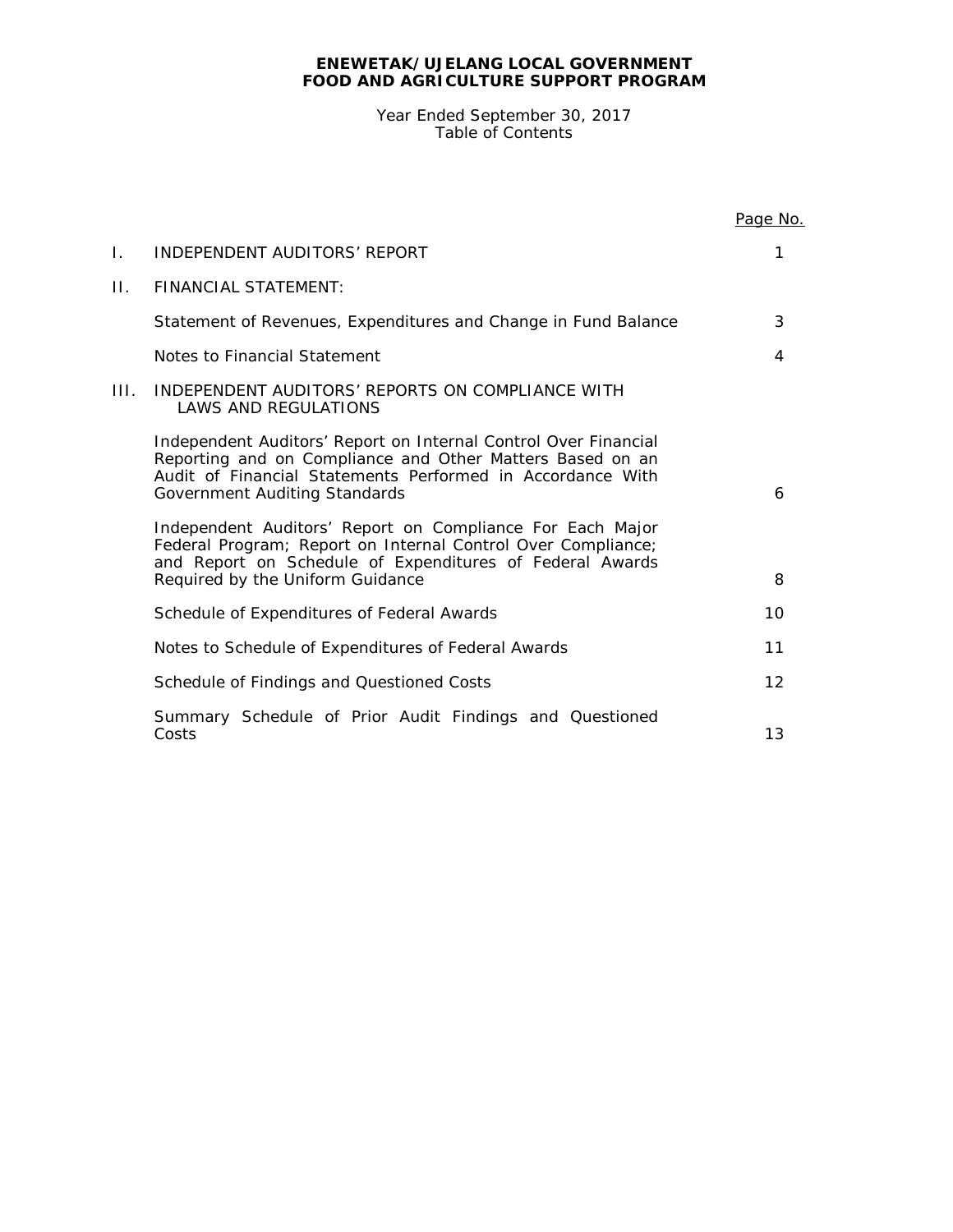# **Deloitte.**

Deloitte & Touche LLP 361 South Marine Corps Drive Tamuning, GU 96913-3973 USA

Tel: +1 (671) 646-3884 Fax: +1 (671) 649-4265

www.deloitte.com

### **INDEPENDENT AUDITORS' REPORT**

Mayor Jackson Ading Enewetak/Ujelang Local Government Republic of the Marshall Islands:

### **Report on the Financial Statements**

We have audited the accompanying financial statement of the Enewetak/Ujelang Local Government (EULGOV) Food and Agriculture Support Program (the Program), a governmental fund of EULGOV, which comprises the statement of revenues, expenditures and change in fund balance for the year ended September 30, 2017, and the related notes to the financial statement.

### *Management's Responsibility for the Financial Statements*

Management is responsible for the preparation and fair presentation of this financial statement in accordance with accounting principles generally accepted in the United States of America; this includes the design, implementation, and maintenance of internal control relevant to the preparation and fair presentation of financial statements that are free from material misstatement, whether due to fraud or error.

### *Auditors' Responsibility*

Our responsibility is to express an opinion on the financial statement based on our audit. We conducted our audit in accordance with auditing standards generally accepted in the United States of America and the standards applicable to financial audits contained in *Government Auditing Standards*, issued by the Comptroller General of the United States. Those standards require that we plan and perform the audit to obtain reasonable assurance about whether the financial statement is free from material misstatement.

An audit involves performing procedures to obtain audit evidence about the amounts and disclosures in the financial statement. The procedures selected depend on the auditor's judgment, including the assessment of the risks of material misstatement of the financial statement, whether due to fraud or error. In making those risk assessments, the auditor considers internal control relevant to the entity's preparation and fair presentation of the financial statement in order to design audit procedures that are appropriate in the circumstances, but not for the purpose of expressing an opinion on the effectiveness of the entity's internal control. Accordingly, we express no such opinion. An audit also includes evaluating the appropriateness of accounting policies used and the reasonableness of significant accounting estimates made by management, as well as evaluating the overall presentation of the financial statement.

We believe that the audit evidence we have obtained is sufficient and appropriate to provide a basis for our audit opinion.

### *Opinion*

In our opinion, the financial statement referred to above presents fairly, in all material respects, the results of operations of the Program for the year ended September 30, 2017 in accordance with accounting principles generally accepted in the United States of America.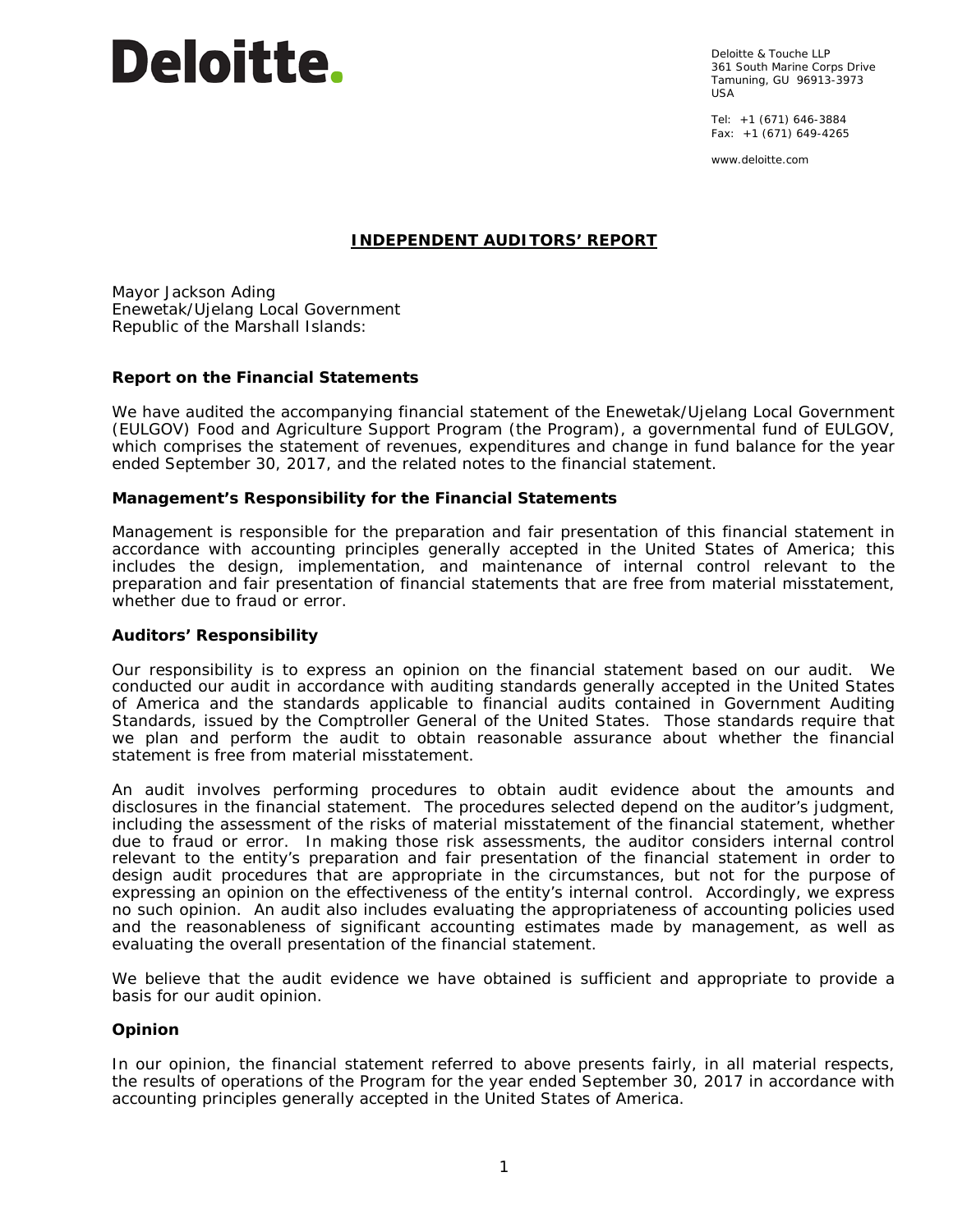

### **Emphasis of Matter - Reporting Entity**

As discussed in Note 1 to the financial statement, the financial statement referred to above presents only the EULGOV Food and Agriculture Support Program and is not intended to present fairly the results of operations of the Enewetak/Ujelang Local Government in accordance with accounting principles generally accepted in the United States of America. Our opinion is not modified with respect to this matter.

### **Other Reporting Required by** *Government Auditing Standards*

In accordance with *Government Auditing Standards*, we have also issued our report dated December 5, 2018, on our consideration of the Program's internal control over financial reporting and on our tests of its compliance with certain provisions of laws, regulations, contracts, and grant agreements and other matters. The purpose of that report is solely to describe the scope of our testing of internal control over financial reporting and compliance and the results of that testing, and not to provide an opinion on the effectiveness of the Program's internal control over financing reporting or on compliance. That report is an integral part of an audit performed in accordance with *Government Auditing Standards* in considering the Program's internal control over financial reporting and compliance.

 $0.1$  Nackel

December 5, 2018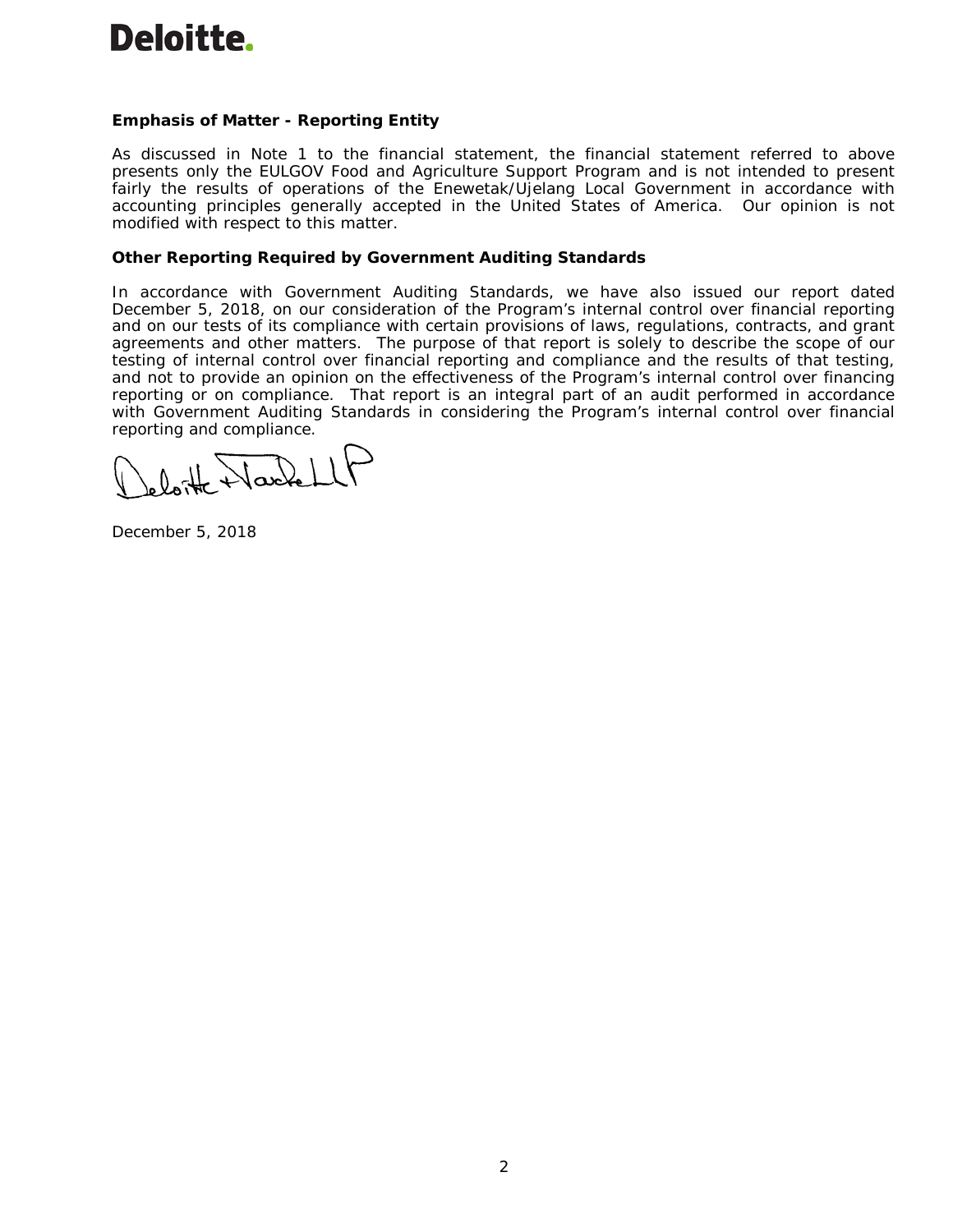## Statement of Revenues, Expenditures and Change in Fund Balance Year Ended September 30, 2017

| Revenues:                         |           |  |  |
|-----------------------------------|-----------|--|--|
| Federal program receipts<br>\$    | 2,103,157 |  |  |
| Expenditures:                     |           |  |  |
| Direct food costs                 | 648,785   |  |  |
| Personnel services                | 573,363   |  |  |
| Dry dock                          | 282,076   |  |  |
| Petroleum, oil and lube           | 233,966   |  |  |
| Charter fee                       | 102,600   |  |  |
| Materials and supplies            | 53,997    |  |  |
| Repairs and maintenance           | 53,559    |  |  |
| Contractual services              | 43,000    |  |  |
| Accommodation and other benefits  | 37,197    |  |  |
| Insurance                         | 20,822    |  |  |
| Travel                            | 7,013     |  |  |
| Office rental                     | 5,810     |  |  |
| Communication                     | 5,701     |  |  |
| Lady E subsistence                | 2,997     |  |  |
| Machinery and equipment           | 2,327     |  |  |
| Equipment rental                  | 2,280     |  |  |
| Temporary labor                   | 1,094     |  |  |
| Wharfage and stevedoring          | 304       |  |  |
| <b>Bank charges</b>               | 186       |  |  |
| Miscellaneous                     | 3,476     |  |  |
| Total expenditures                | 2,080,553 |  |  |
| Change in fund balance            | 22,604    |  |  |
| Fund balance at beginning of year | 158,545   |  |  |
| \$<br>Fund balance at end of year | 181,149   |  |  |

See accompanying notes to financial statement.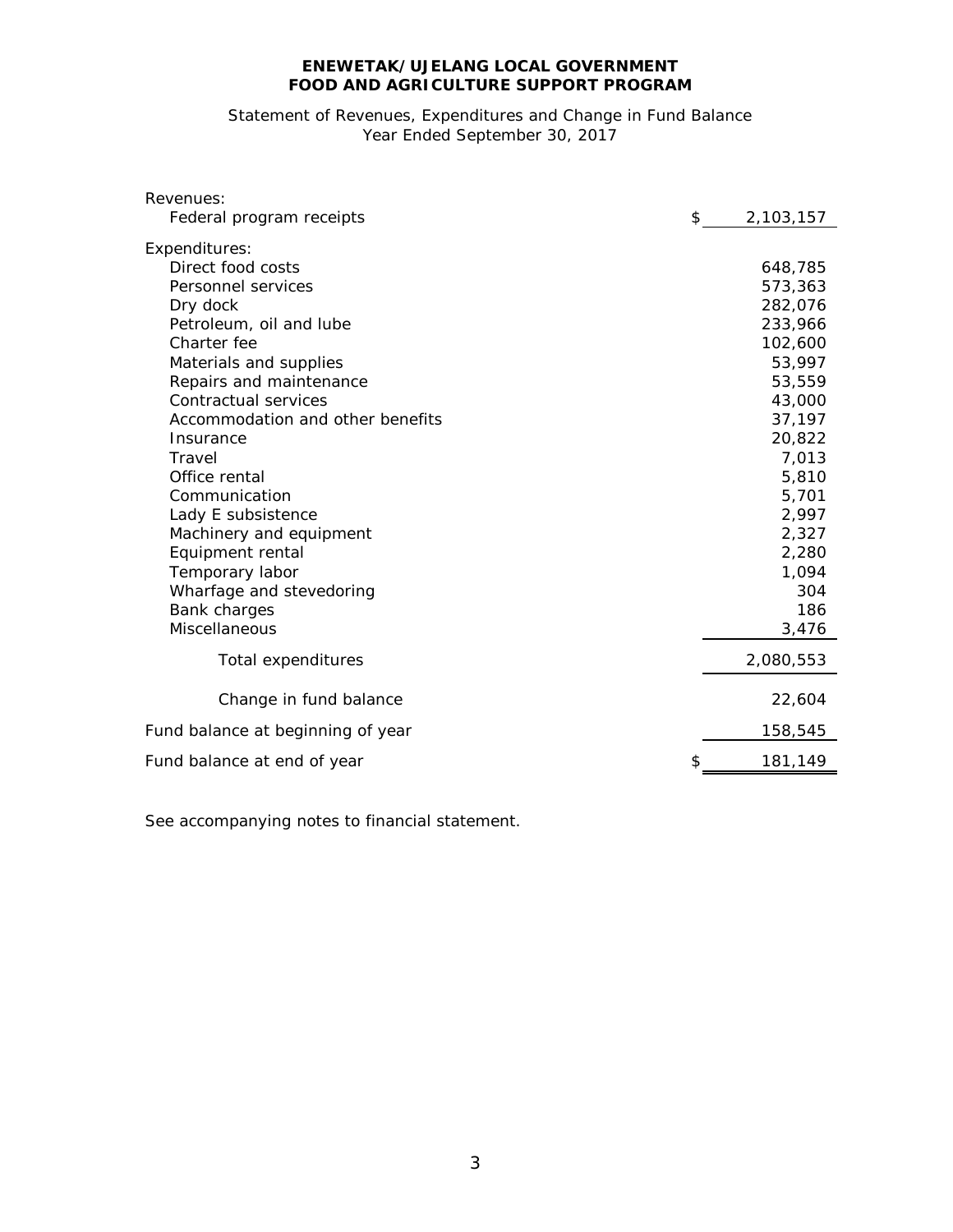Notes to Financial Statement September 30, 2017

### (1) Organization

The Enewetak/Ujelang Local Government (EULGOV) was established pursuant to Public Law 1981-2, the Local Government Act of the Republic of the Marshall Islands, and operates under the Constitution of the Enewetak/Ujelang Local Government. EULGOV is governed by an elected mayor and a fifteen-member council. The EULGOV Food and Agriculture Support Program (the Program) is considered a governmental fund of EULGOV and was established to account for funding received pursuant to Section 103(f)(2) of the Compact of Free Association Amendments Act of 2003.

The accompanying financial statement relates solely to those accounting records maintained by EULGOV relating to the Program, and does not incorporate any accounts related to any other departments or agencies of EULGOV.

### (2) Summary of Significant Accounting Policies

The financial statement of the Program has been prepared in accordance with accounting principles generally accepted in the United States of America (GAAP), as applicable to government units. The Governmental Accounting Standards Board (GASB) is the accepted standard-setting body for establishing governmental accounting and financial reporting principles. The Program's significant accounting policies are described below.

### A. Measurement Focus and Basis of Accounting

The Program reports the results of its operations in one governmental fund. A fund is a separate accounting entity with a self-balancing set of accounts. They are concerned only with the measurement of financial position and are not involved with measurement of results of operations. Fund accounting is designed to demonstrate legal compliance and to aid financial management by segregating transactions related to certain government functions or activities.

Governmental funds are used to account for all or most of a government's general activities, including the collection and disbursement of earmarked monies (special revenue funds).

### B. Basis of Presentation

The accounting and financial reporting treatment applied to a fund is determined by its measurement focus. All governmental funds are accounted for using a current Operating statements of these funds present increases (i.e., revenues and other financing sources) and decreases (i.e., expenditures and other financing uses) in net current assets.

The modified accrual basis of accounting is used by all governmental fund types. Under the modified accrual basis of accounting, revenues are recognized when susceptible to accrual (i.e., when they become both measurable and available). "Measurement" means the amount of the transaction can be determined and "available" means collectible within the current period or soon enough thereafter to be used to pay liabilities of the current period. Expenditures are recorded when the related liability is incurred.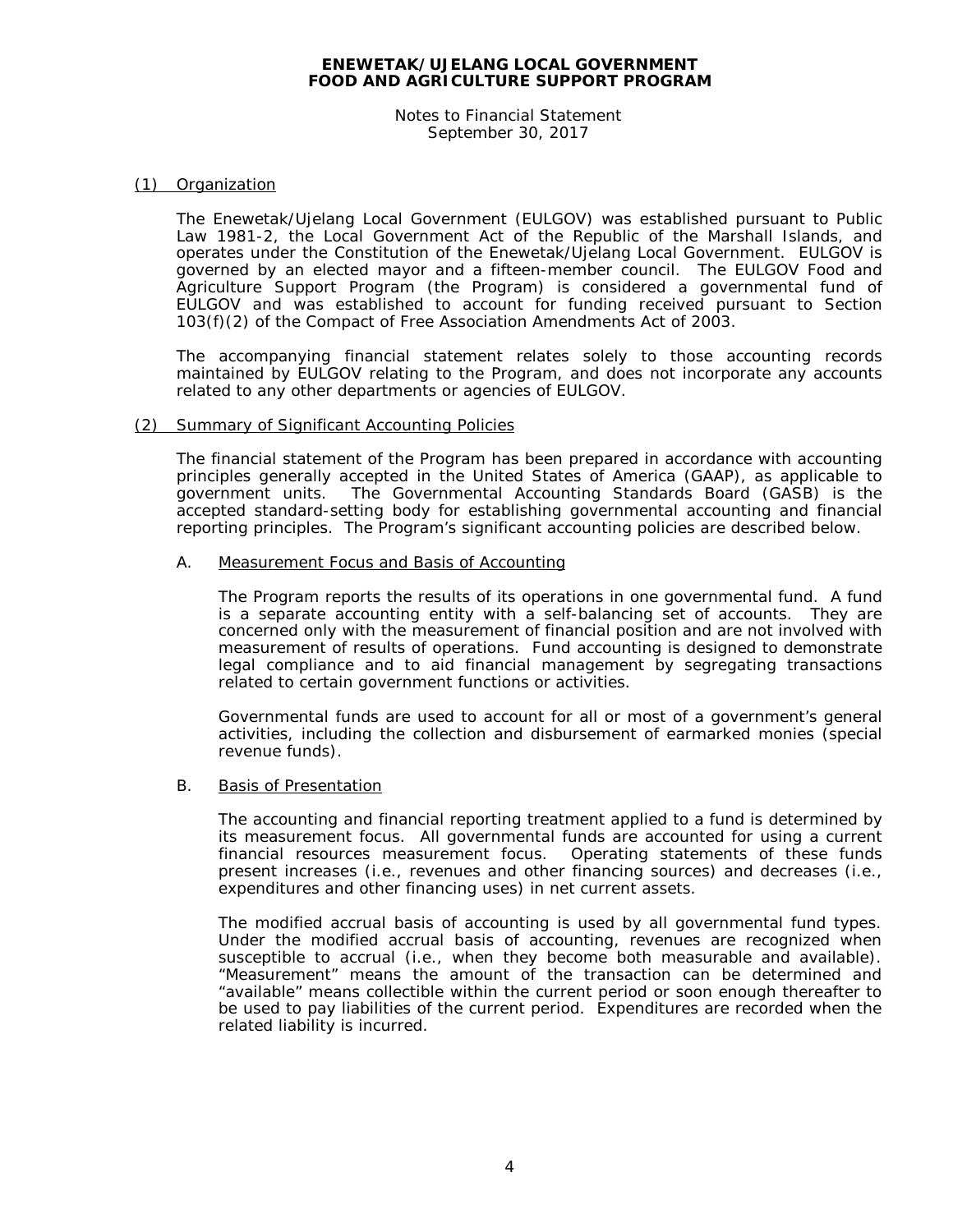Notes to Financial Statement September 30, 2017

### (2) Summary of Significant Accounting Policies, Continued

C. Estimates

The preparation of financial statements in conformity with GAAP requires management to make estimates and assumptions that affect the reported amounts of assets and liabilities and disclosure of contingent assets and liabilities at the date of the financial statements and the reported amounts of revenues and expenditures during the reporting period. Actual results could differ from those estimates.

### (3) Risk Management

The Program is exposed to various risks of loss related to torts; theft of, damage to, and destruction of assets; errors and omissions; injuries to employees; and natural disasters. The Program has elected to purchase commercial automobile and marine insurance from independent third parties for the risks of loss to which it is exposed. For other risks of loss to which it is exposed, the Program has elected not to purchase commercial insurance. Instead, the Program's management believes it is more economical to manage its risks internally. In the event of claim settlements and judgments, the Program reports all of its risk management activities in the General Fund of EULGOV. Claims expenditures and liabilities are reported when it is probable that a loss has occurred and the amount of that loss can be reasonably estimated. These losses include an estimate of claims that have been incurred but not reported. No material losses have resulted from the Program's risk management activities for the past three years.

### (4) Contingency

### Questioned Costs

The Program is subject to financial and compliance audits to ascertain if Federal laws and guidelines have been followed. Questioned cost relating to fiscal year 2015 has been set forth in the Program's Single Audit Report for the year ended September 30, 2017. In addition, the Program is considered to have responsibility for any questioned costs that may result from Single Audits of the Program for the fiscal years for which audits have not been performed. The ultimate disposition of any questioned costs can be determined only by final action of the grantor agency. Therefore, no provision for any liability that may result upon resolution of these matters has been made in the accompanying financial statement.

### (5) Fund Balance Reserve

As of September 30, 2017, \$181,149 of the 2017 grant was available and authorized by the federal grantor agency to be used for program needs. Of the amount available, \$73,052 is allocated for insurance and fixed asset acquisitions and \$108,097 for other expenditures.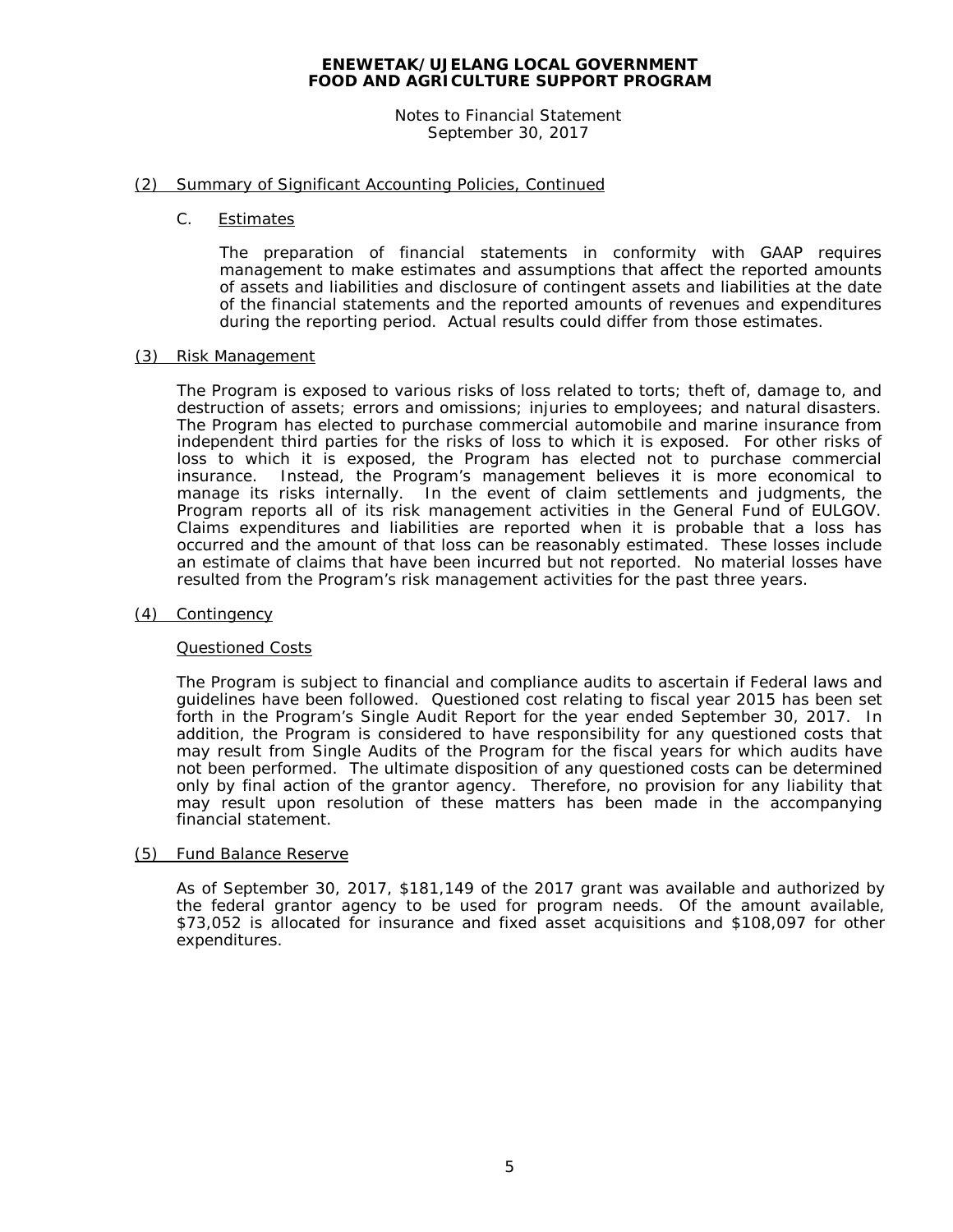# **Deloitte.**

Deloitte & Touche LLP 361 South Marine Corps Drive Tamuning, GU 96913-3973 USA

Tel: +1 (671) 646-3884 Fax: +1 (671) 649-4265

www.deloitte.com

### **INDEPENDENT AUDITORS' REPORT ON INTERNAL CONTROL OVER FINANCIAL REPORTING AND ON COMPLIANCE AND OTHER MATTERS BASED ON AN AUDIT OF FINANCIAL STATEMENTS PERFORMED IN ACCORDANCE WITH** *GOVERNMENT AUDITING STANDARDS*

Mayor Jackson Ading Enewetak/Ujelang Local Government Republic of the Marshall Islands:

We have audited, in accordance with the auditing standards generally accepted in the United States of America and the standards applicable to financial audits contained in *Government Auditing Standards* issued by the Comptroller General of the United States, the financial statement of the Enewetak/Ujelang Local Government Food and Agriculture Support Program (the Program), which comprises the statement of revenues, expenditures and change in fund balance for the year ended September 30, 2017, and the related notes to the financial statement, and have issued our report thereon dated December 5, 2018.

### **Internal Control Over Financial Reporting**

In planning and performing our audit of the financial statement, we considered the Program's internal control over financial reporting (internal control) to determine the audit procedures that are appropriate in the circumstances for the purpose of expressing our opinion on the financial statement, but not for the purpose of expressing an opinion on the effectiveness of the Program's internal control. Accordingly, we do not express an opinion on the effectiveness of the Program's internal control.

A *deficiency in internal control* exists when the design or operation of a control does not allow management or employees, in the normal course of performing their assigned functions, to prevent, or detect and correct, misstatements on a timely basis. A *material weakness* is a deficiency, or a combination of deficiencies, in internal control, such that there is a reasonable possibility that a material misstatement of the entity's financial statements will not be prevented, or detected and corrected on a timely basis.

Our consideration of internal control was for the limited purpose described in the first paragraph of this section and was not designed to identify all deficiencies in internal control that might be material weaknesses or significant deficiencies. Given these limitations, during our audit we did not identify any deficiencies in internal control that we consider to be material weaknesses. However, material weaknesses may exist that have not been identified.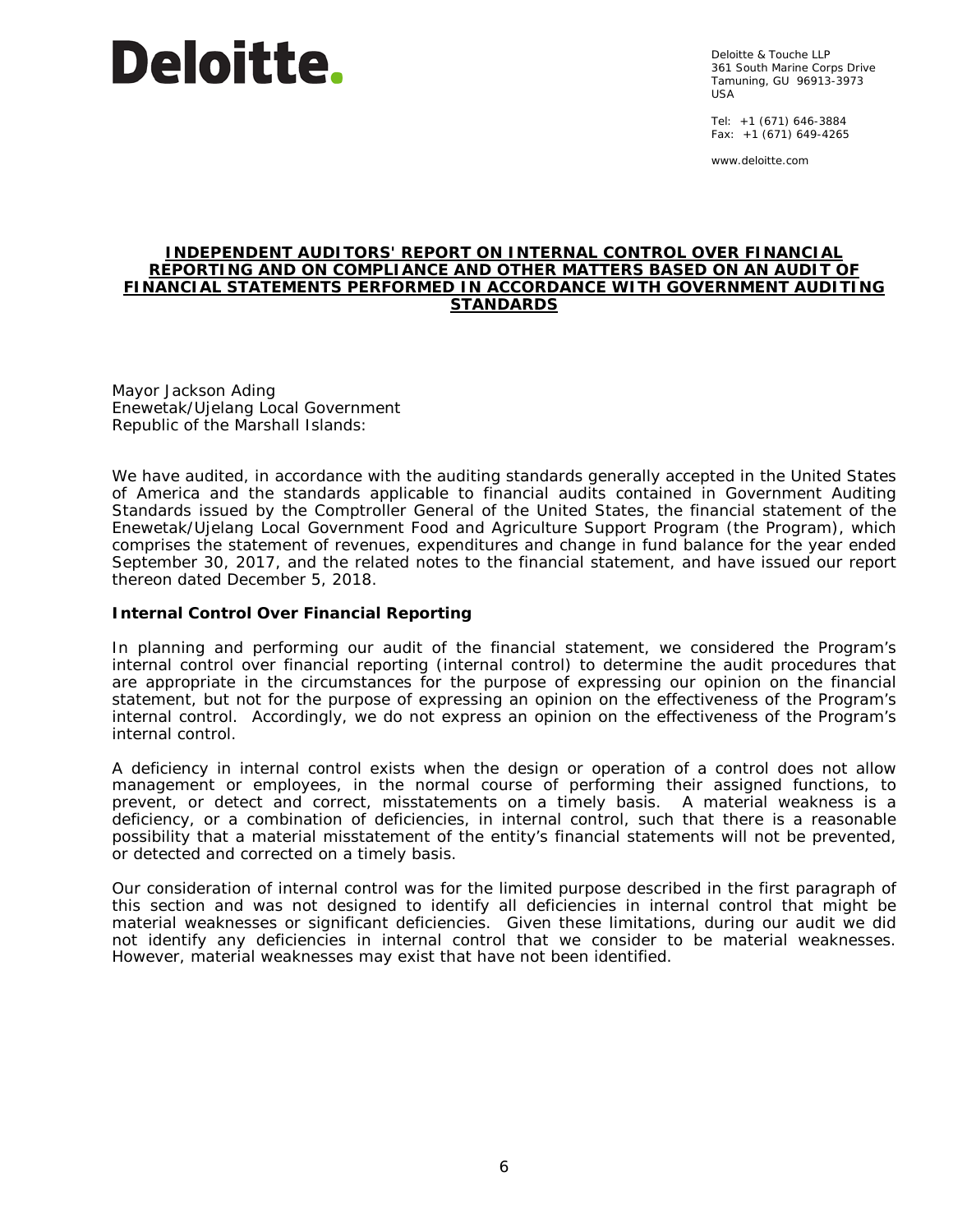# Deloitte.

### **Compliance and Other Matters**

As part of obtaining reasonable assurance about whether the Program's financial statement is free from material misstatement, we performed tests of its compliance with certain provisions of laws, regulations, contracts, and grant agreements, noncompliance with which could have a direct and material effect on the determination of financial statement amounts. However, providing an opinion on compliance with those provisions was not an objective of our audit, and accordingly, we do not express such an opinion. The results of our tests disclosed no instances of noncompliance or other matter that are required to be reported under *Government Auditing Standards*.

### **Purpose of this Report**

The purpose of this report is solely to describe the scope of our testing of internal control and compliance and the results of that testing, and not to provide an opinion on the effectiveness of the entity's internal control or on compliance. This report is an integral part of an audit performed in accordance with *Government Auditing Standards* in considering the entity's internal control and compliance. Accordingly, this communication is not suitable for any other purpose.

December 5, 2018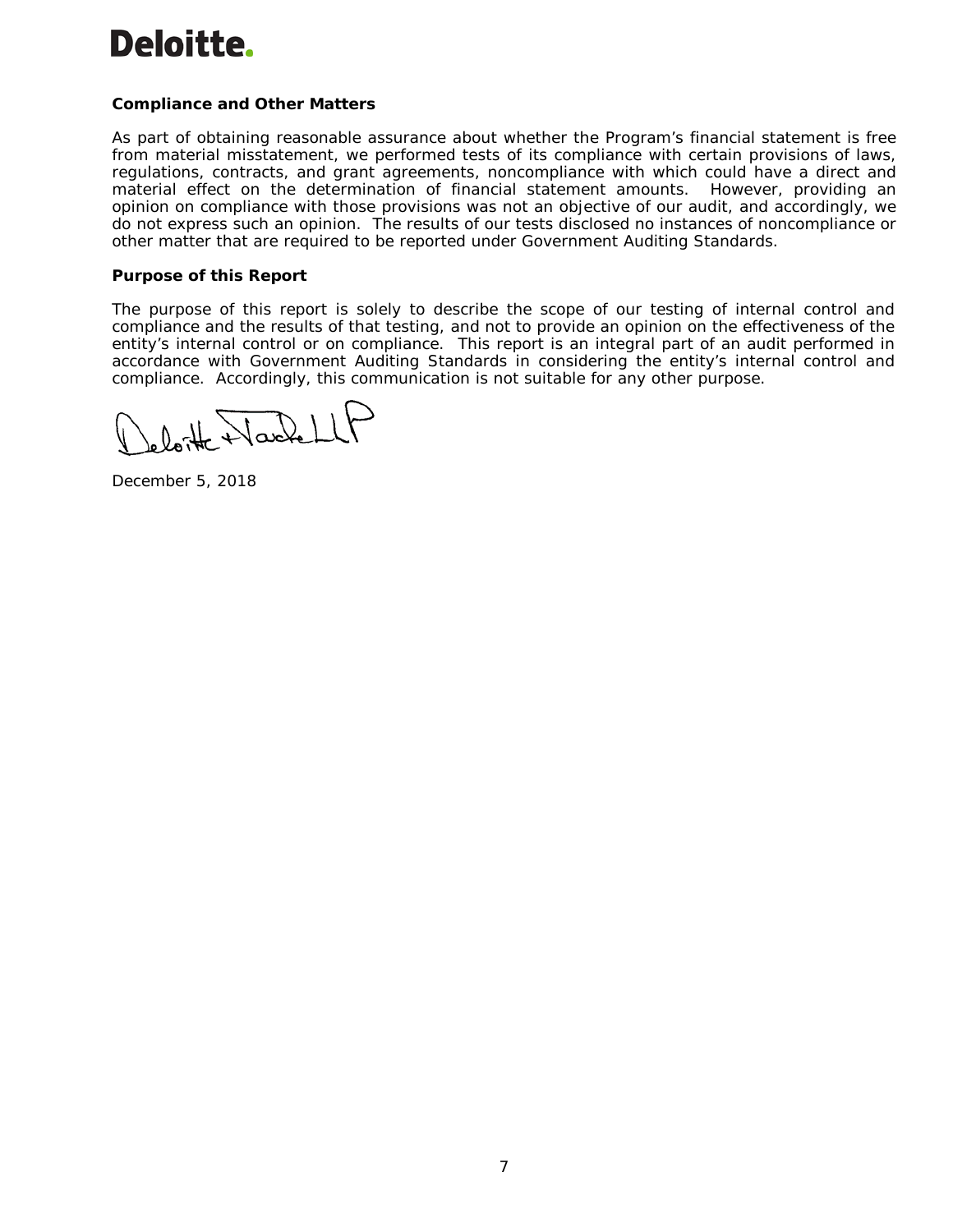

Deloitte & Touche LLP 361 South Marine Corps Drive Tamuning, GU 96913-3973 USA

Tel: +1 (671) 646-3884 Fax: +1 (671) 649-4265

www.deloitte.com

### **INDEPENDENT AUDITORS' REPORT ON COMPLIANCE FOR EACH MAJOR FEDERAL PROGRAM; REPORT ON INTERNAL CONTROL OVER COMPLIANCE; AND REPORT ON SCHEDULE OF EXPENDITURES OF FEDERAL AWARDS REQUIRED BY THE UNIFORM GUIDANCE**

Mayor Jackson Ading Enewetak/Ujelang Local Government Republic of the Marshall Islands:

### **Report on Compliance for the Major Federal Program**

We have audited the Enewetak/Ujelang Local Government Food and Agriculture Support Program's (the Program's) compliance with the types of compliance requirements described in the *OMB Compliance Supplement* that could have a direct and material effect on the Program's major federal program for the year ended September 30, 2017. The Program's major federal program is identified in the summary of auditors' results section of the accompanying Schedule of Findings and Questioned Costs.

### *Management's Responsibility*

Management is responsible for compliance with federal statutes, regulations, and the terms and conditions of its federal awards applicable to its federal programs.

### *Auditors' Responsibility*

Our responsibility is to express an opinion on compliance for the Program's major federal program based on our audit of the types of compliance requirements referred to above. We conducted our audit of compliance in accordance with auditing standards generally accepted in the United States of America; the standards applicable to financial audits contained in *Government Auditing Standards*, issued by the Comptroller General of the United States; and the audit requirements of Title 2 U.S. *Code of Federal Regulations* Part 200, *Uniform Administrative Requirements, Cost Principles, and Audit Requirements for Federal Awards* (Uniform Guidance). Those standards and the Uniform Guidance require that we plan and perform the audit to obtain reasonable assurance about whether noncompliance with the types of compliance requirements referred to above that could have a direct and material effect on a major federal program occurred. An audit includes examining, on a test basis, evidence about the Program's compliance with those requirements and performing such other procedures as we considered necessary in the circumstances.

We believe that our audit provides a reasonable basis for our opinion on compliance for the Program's major federal program. However, our audit does not provide a legal determination of the Program's compliance.

### *Opinion on the Major Federal Program*

In our opinion, the Program complied, in all material respects, with the types of compliance requirements referred to above that could have a direct and material effect on its major federal program for the year ended September 30, 2017.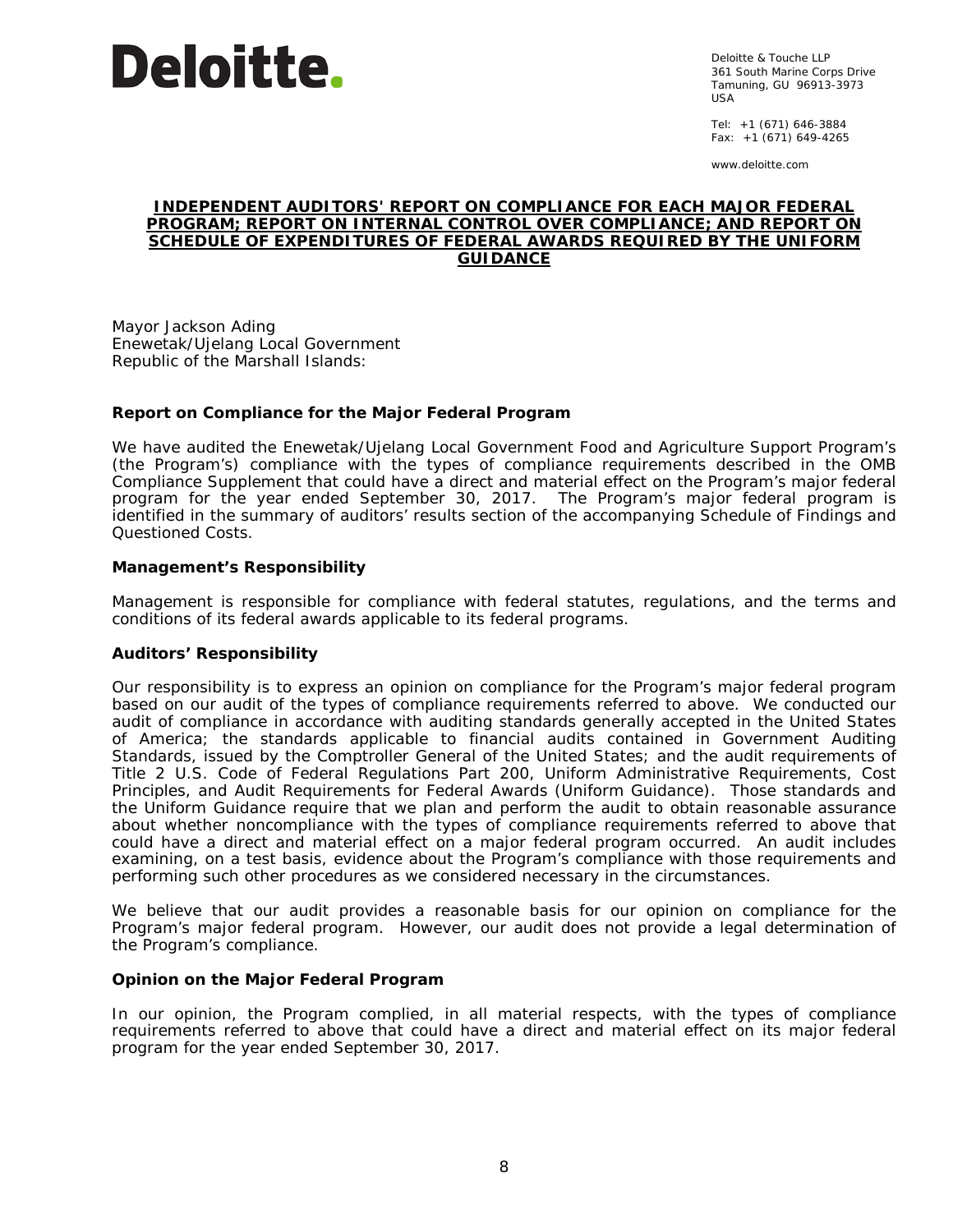### **Report on Internal Control Over Compliance**

Management of the Program is responsible for establishing and maintaining effective internal control over compliance with the types of compliance requirements referred to above. In planning and performing our audit of compliance, we considered the Program's internal control over compliance with the types of requirements that could have a direct and material effect on its major federal program to determine the auditing procedures that are appropriate in the circumstances for the purpose of expressing an opinion on compliance for its major federal program and to test and report on internal control over compliance in accordance with the Uniform Guidance, but not for the purpose of expressing an opinion on the effectiveness of internal control over compliance. Accordingly, we do not express an opinion on the effectiveness of the Program's internal control over compliance.

A *deficiency in internal control over compliance* exists when the design or operation of a control over compliance does not allow management or employees, in the normal course of performing their assigned functions, to prevent, or detect and correct, noncompliance with a type of compliance requirement of a federal program on a timely basis. A *material weakness in internal control over compliance* is a deficiency, or combination of deficiencies, in internal control over compliance, such that there is reasonable possibility that material noncompliance with a type of compliance requirement of a federal program will not be prevented, or detected and corrected, on a timely basis.

Our consideration of internal control over compliance was for the limited purpose described in the first paragraph of this section and was not designed to identify all deficiencies in internal control over compliance that might be material weaknesses or significant deficiencies. We did not identify any deficiencies in internal control over compliance that we consider to be material weaknesses. However, material weaknesses may exist that have not been identified.

The purpose of this report on internal control over compliance is solely to describe the scope of our testing of internal control over compliance and the results of that testing based on the requirements of the Uniform Guidance. Accordingly, this report is not suitable for any other purpose.

### **Report on Schedule of Expenditures of Federal Awards Required by the Uniform Guidance**

We have audited the financial statement of the Program for the year ended September 30, 2017, and have issued our report thereon dated December 5, 2018, which contained an unmodified opinion on that financial statement. Our audit was conducted for the purpose of forming an opinion on the financial statement as a whole. The accompanying Schedule of Expenditures of Federal Awards is presented for purposes of additional analysis as required by the Uniform Guidance and is not a required part of the financial statement. Such information is the responsibility of management and was derived from and relates directly to the underlying accounting and other records used to prepare the financial statement. The information has been subjected to the auditing procedures applied in the audit of the financial statement and certain additional procedures, including comparing and reconciling such information directly to the underlying accounting and other records used to prepare the financial statement or to the financial statement itself, and other additional procedures in accordance with auditing standards generally accepted in the United States of America. In our opinion, the Schedule of Expenditures of Federal Awards is fairly stated in all material respects in relation to the financial statement as a whole.

December 5, 2018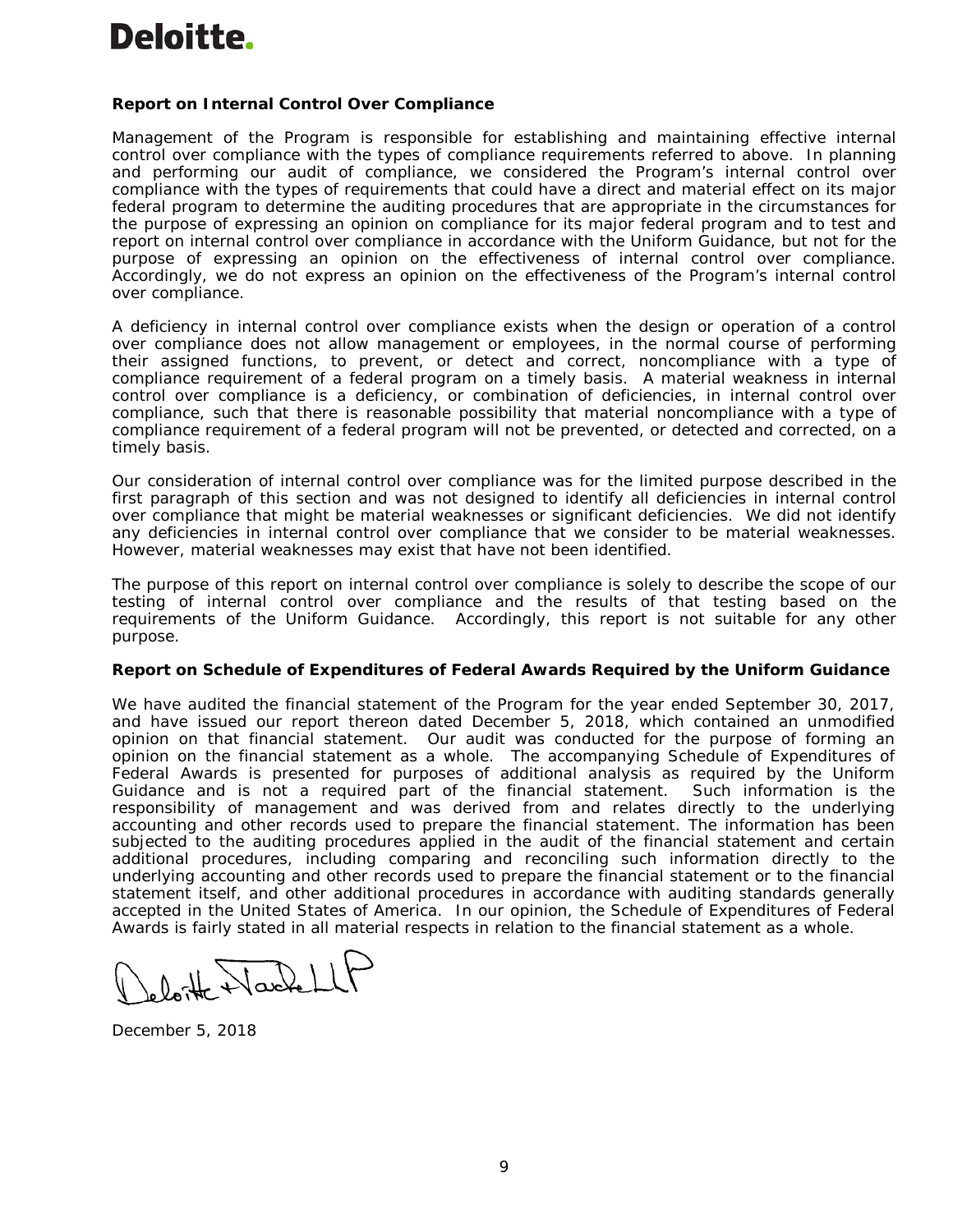Schedule of Expenditures of Federal Awards Year Ended September 30, 2017

|                                                                                                                                           | Beginning<br><b>Fund Balance</b> | 2017<br><b>Funds</b><br>Received | 2017<br><b>Funds</b><br>Expended | Ending<br>Fund Balance |
|-------------------------------------------------------------------------------------------------------------------------------------------|----------------------------------|----------------------------------|----------------------------------|------------------------|
| U.S. Department of the Interior<br>CFDA $#15.875$                                                                                         |                                  |                                  |                                  |                        |
| Funds received in a<br>direct<br>capacity:                                                                                                |                                  |                                  |                                  |                        |
| Economic, Social and Political<br>Development of the Territories:<br>Operation of the Enewetak<br>Food and Agriculture Support<br>Program |                                  |                                  |                                  |                        |
|                                                                                                                                           | \$<br>158,545                    | \$2,103,157                      | \$2,080,553                      | 181,149<br>S           |

See accompanying notes to schedule of expenditures of federal awards.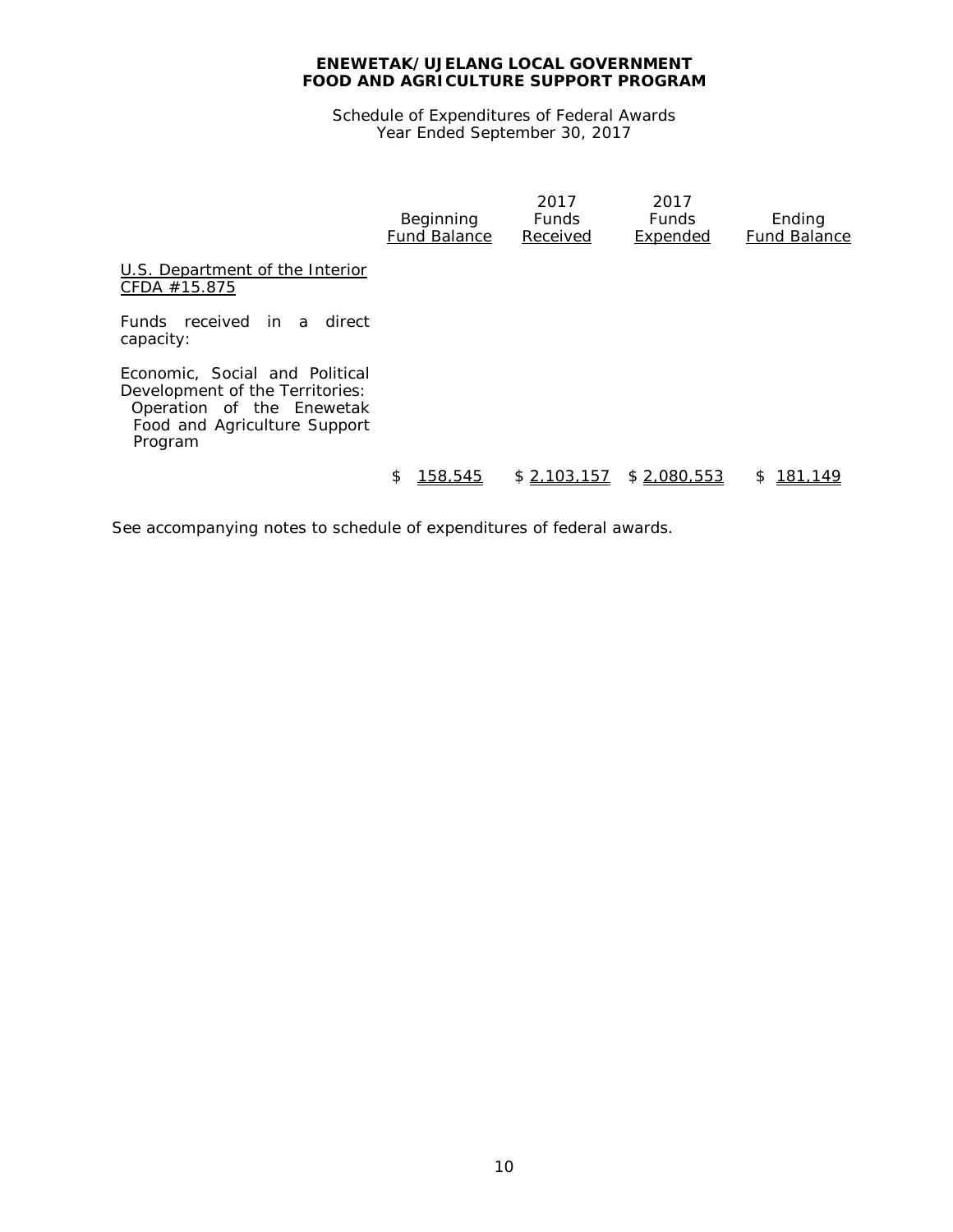Notes to Schedule of Expenditures of Federal Awards Year Ended September 30, 2017

### (1) Organization

The Enewetak/Ujelang Local Government (EULGOV) was established pursuant to Public Law 1981-2, the Local Government Act of the Republic of the Marshall Islands, and operates under the Constitution of the Enewetak/Ujelang Local Government.

EULGOV is the recipient of non-Compact of Free Association related funds received from the U.S. Department of the Interior under the EULGOV Food and Agriculture Support Program (the Program). These funds must be expended in accordance with grant awards and are subject to general U.S. federal requirements.

### (2) Summary of Significant Accounting Policies

### Basis of Presentation

The accompanying Schedule of Expenditures of Federal Awards (the Schedule) includes the federal grant activity of the Program and is presented on the modified accrual basis of The information in this Schedule is presented in accordance with the requirements of Title 2 U.S. *Code of Federal Regulations* Part 200, *Uniform Administrative Requirements, Cost Principles, and Audit Requirements for Federal Awards* (Uniform Guidance). Because the Schedule only presents the operations of the Program, it is not intended to and does not present the financial position, changes in net position, or cash flows of EULGOV. The Program has not elected to use the 10-percent de minimis indirect cost rate allowed under the Uniform Guidance.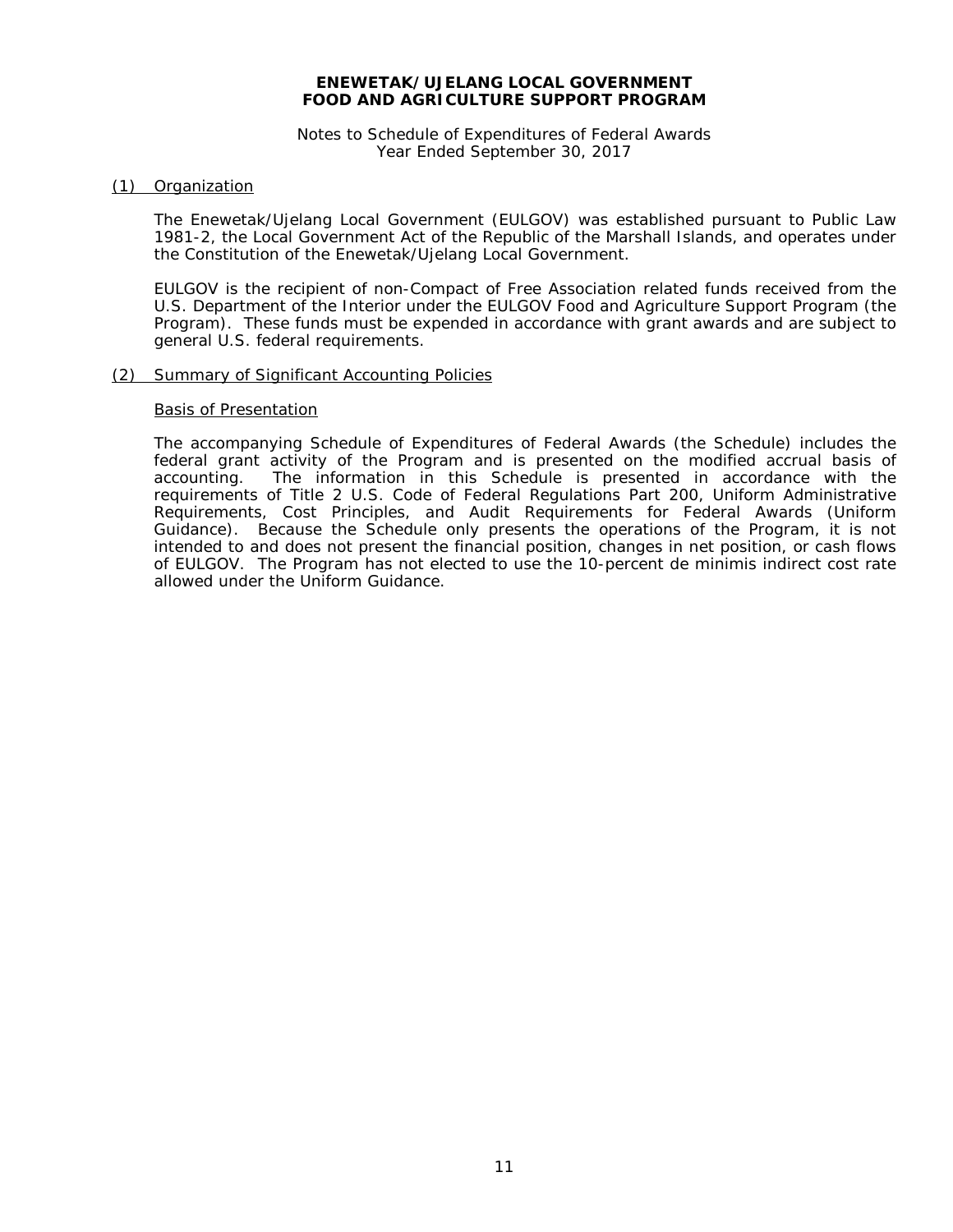Schedule of Findings and Questioned Costs Year Ended September 30, 2017

## **Section I - Summary of Auditor's Results**

### *Financial Statements*

| 1.  | Type of report the auditor issued on whether the financial<br>statement audited was prepared in accordance with<br>GAAP: | Unmodified                                                                                                      |  |  |  |  |
|-----|--------------------------------------------------------------------------------------------------------------------------|-----------------------------------------------------------------------------------------------------------------|--|--|--|--|
|     |                                                                                                                          | Internal control over financial reporting:                                                                      |  |  |  |  |
| 2.  | Material weakness(es) identified?                                                                                        | <b>No</b>                                                                                                       |  |  |  |  |
| 3.  | Significant deficiency(ies) identified?                                                                                  | None reported                                                                                                   |  |  |  |  |
| 4.  | Noncompliance material to financial statements noted?                                                                    | No                                                                                                              |  |  |  |  |
|     | <b>Federal Awards</b>                                                                                                    |                                                                                                                 |  |  |  |  |
|     | Internal control over major federal programs:                                                                            |                                                                                                                 |  |  |  |  |
| 5.  | Material weakness(es) identified?                                                                                        | No                                                                                                              |  |  |  |  |
| 6.  | Significant deficiency (ies) identified?                                                                                 | None reported                                                                                                   |  |  |  |  |
| 7.  | Type of auditors' report issued on compliance<br>Unmodified<br>for major federal programs:                               |                                                                                                                 |  |  |  |  |
| 8.  | Any audit findings disclosed that are required to be reported in<br>accordance with 2 CFR 200.516(a)?<br><b>No</b>       |                                                                                                                 |  |  |  |  |
| 9.  |                                                                                                                          | Identification of major federal programs:                                                                       |  |  |  |  |
|     | CFDA $#$                                                                                                                 | Name of Federal Program or Cluster                                                                              |  |  |  |  |
|     | 15.875                                                                                                                   | Economic, Social and Political Development of the Territories:<br>Enewetak Food and Agriculture Support Program |  |  |  |  |
| 10. | Dollar threshold used to distinguish between Type A and Type B<br>Programs:                                              | \$750,000                                                                                                       |  |  |  |  |
| 11. | No<br>Auditee qualified as low-risk auditee?                                                                             |                                                                                                                 |  |  |  |  |
|     |                                                                                                                          | <b>Section II - Financial Statement Findings</b>                                                                |  |  |  |  |
|     | No matters are reportable.                                                                                               |                                                                                                                 |  |  |  |  |

### **Section III - Federal Award Findings and Questioned Costs**

No matters are reportable.